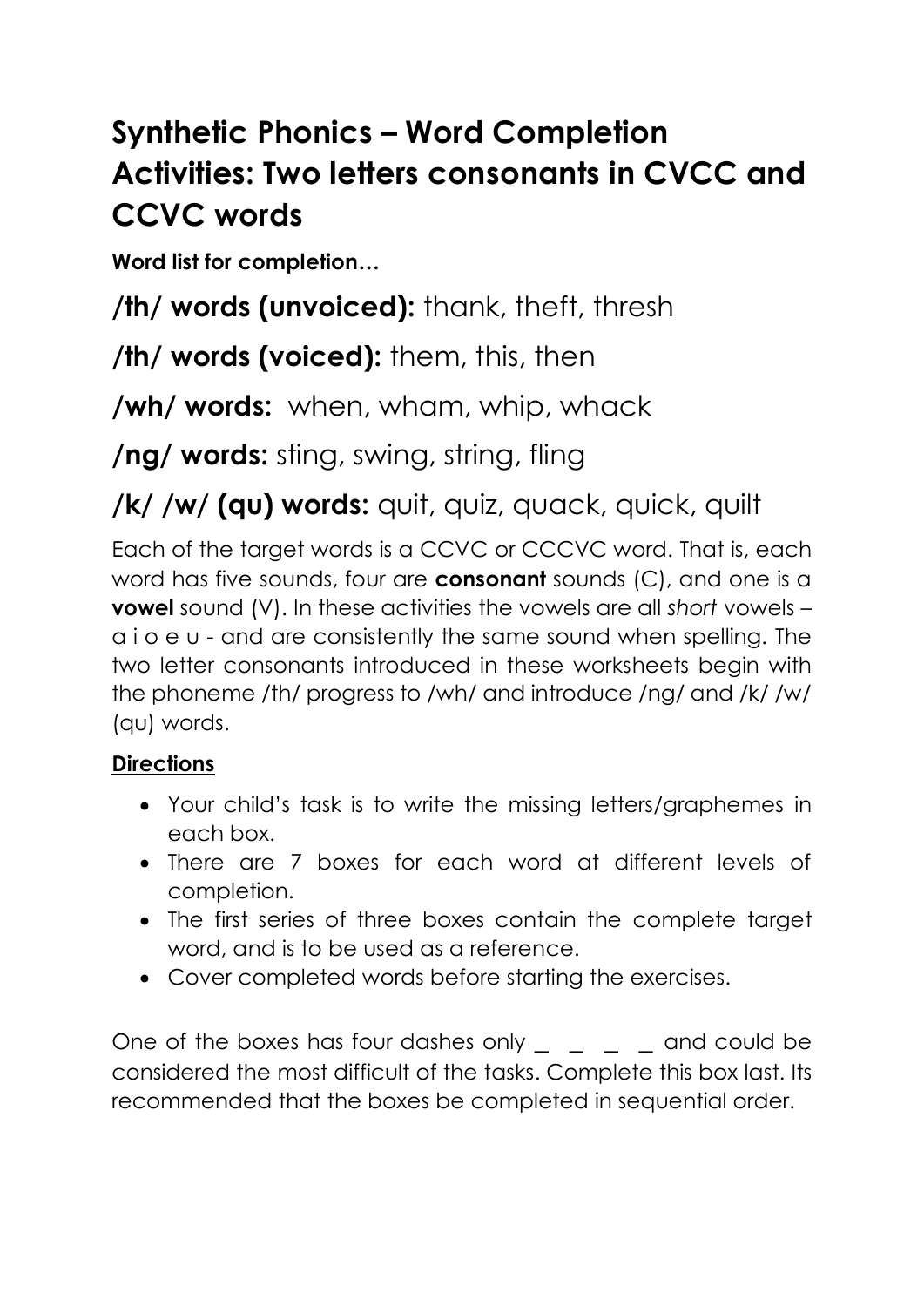- Cover the target words.
- Encourage your child to sound out the sounds while writing the letters.
- Feedback for errors, i.e. your child writes **sped** for **spend**. Say, 'The */n/ sound comes right after the /e/ sound s…p…e…n…d,'* (together) Point to your child's incorrect *n* spelling. *'What do you need to do?'*

## **Tips**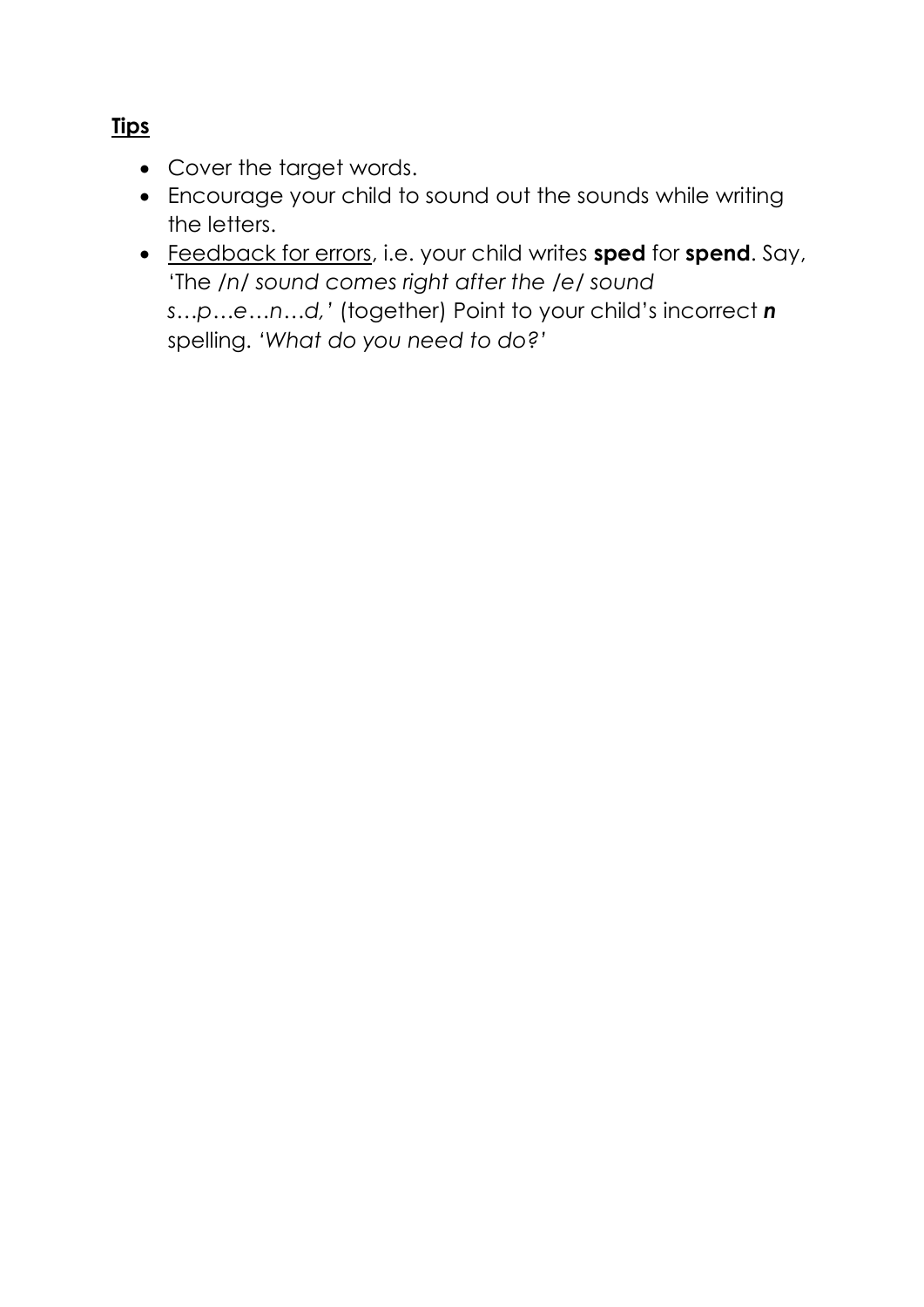| thank | when | quit |
|-------|------|------|

| dasroomclipart.com |    |
|--------------------|----|
| wh<br>$\mathbf n$  | au |

|                | lassroomclipart.com |  |
|----------------|---------------------|--|
| n <sub>k</sub> | e n                 |  |

| n k<br>TŊ | wh e | au |
|-----------|------|----|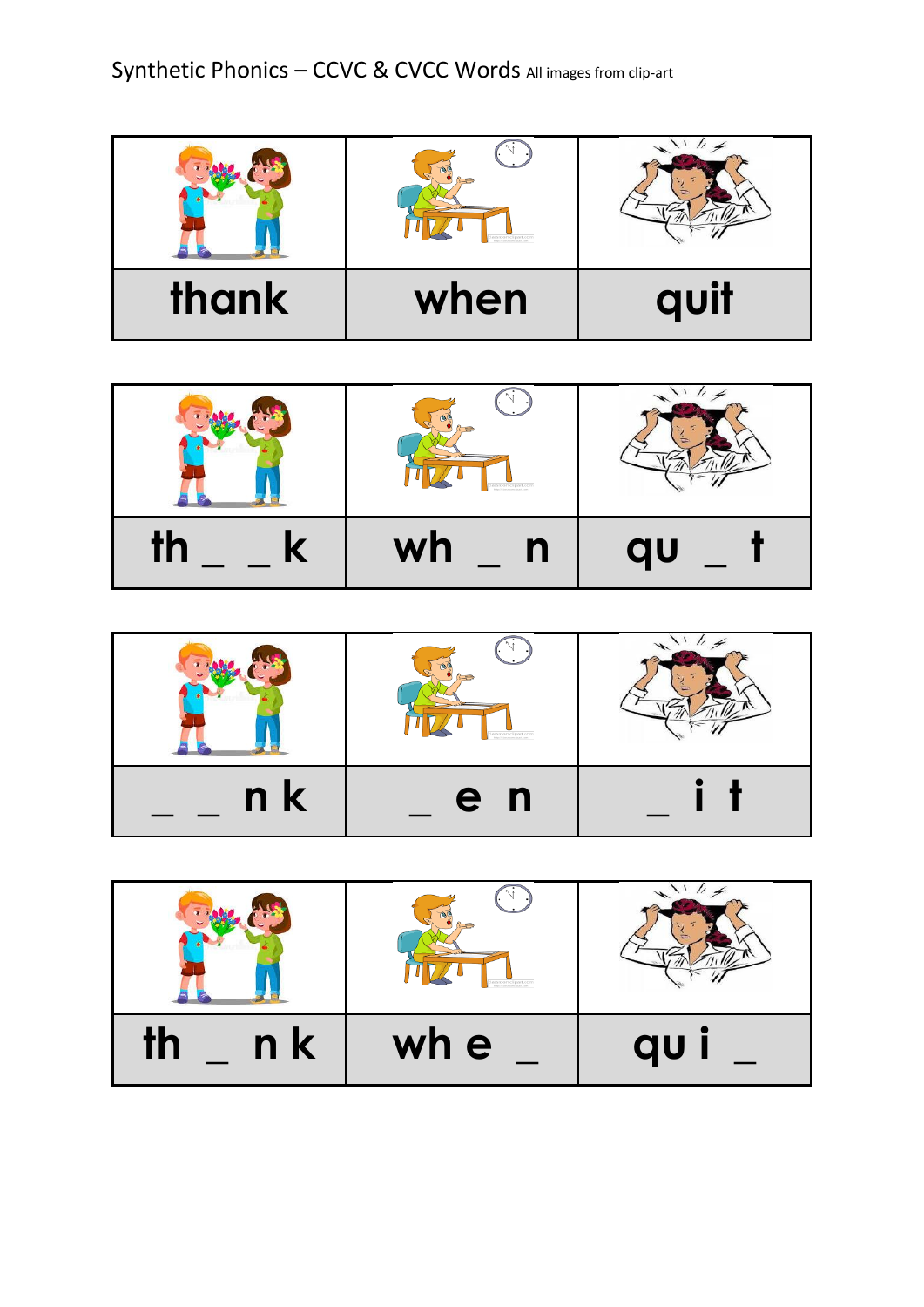Synthetic Phonics - CCVC & CVCC Words All images from clip-art





| lassroomclipart.com |  |
|---------------------|--|
|                     |  |

| lassroomclipart.com<br>htmm/silver |  |
|------------------------------------|--|
|                                    |  |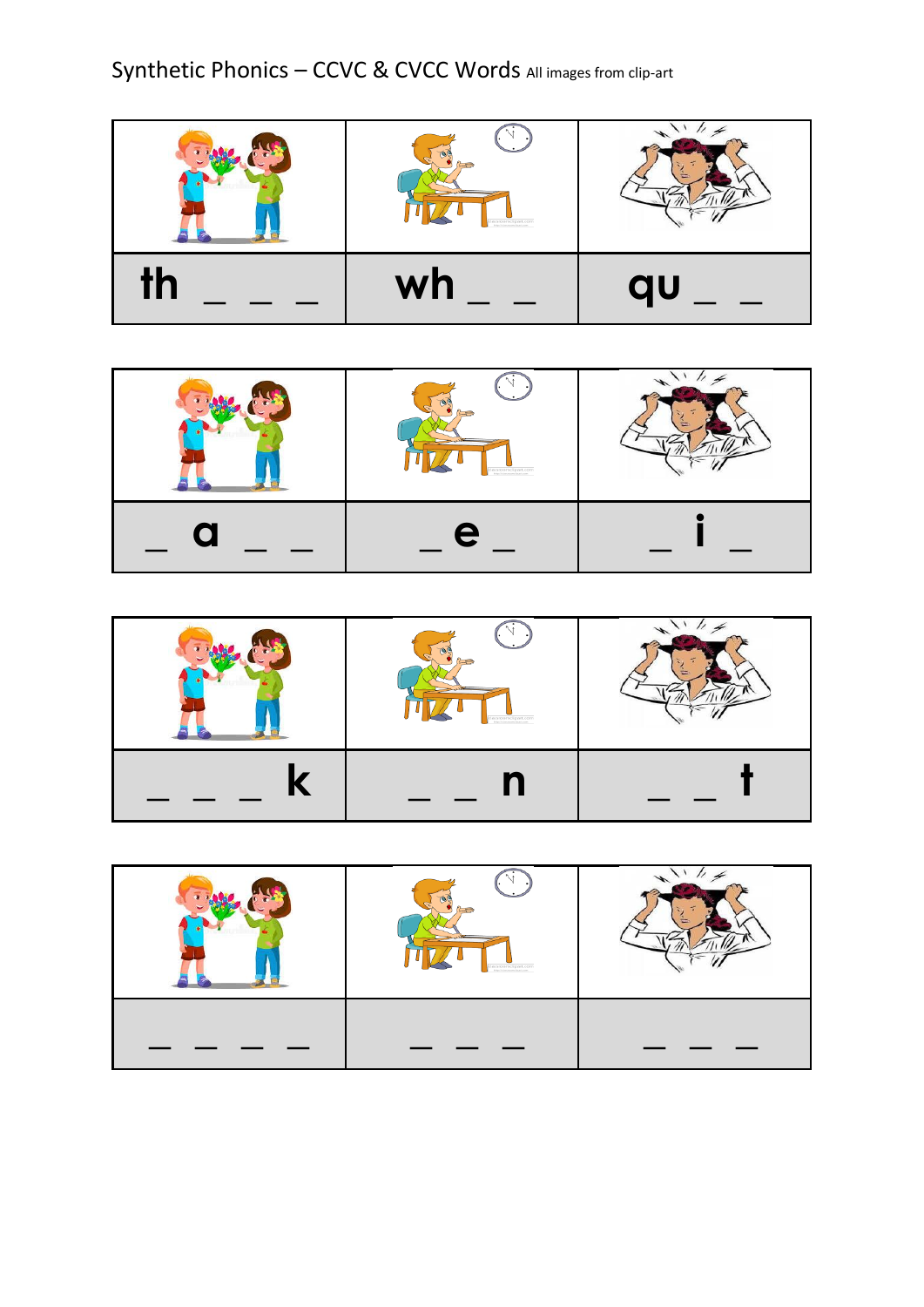| theft | them | wham |
|-------|------|------|

| th e | the | wh a |
|------|-----|------|

| e. | e m | a m |
|----|-----|-----|

| <u>IN</u> | m<br>τn | wh<br>m |
|-----------|---------|---------|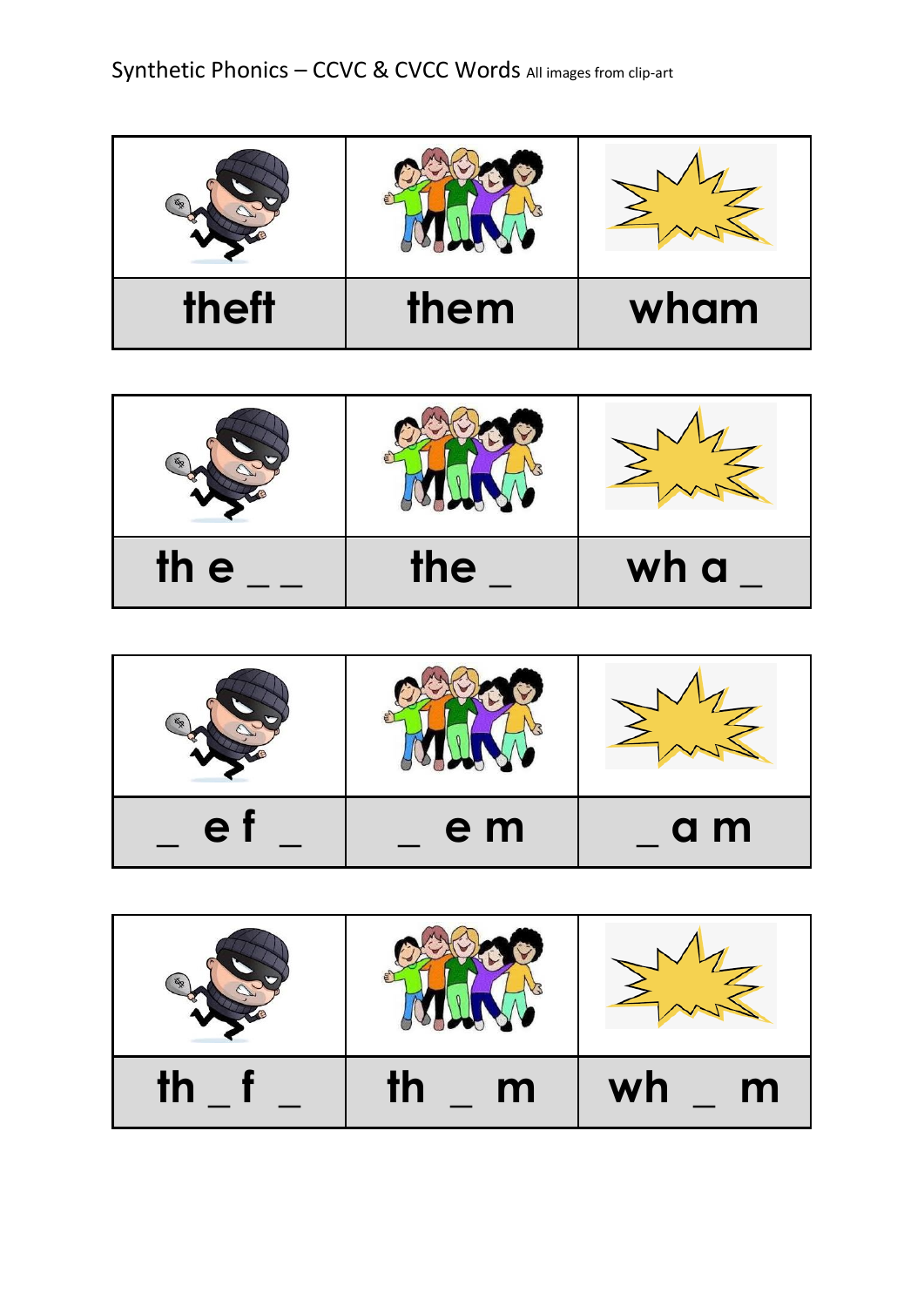Synthetic Phonics - CCVC & CVCC Words All images from clip-art

| <u>th</u><br>$\mathsf{m}$ | m<br>wh |
|---------------------------|---------|

| IΠ | wh |
|----|----|

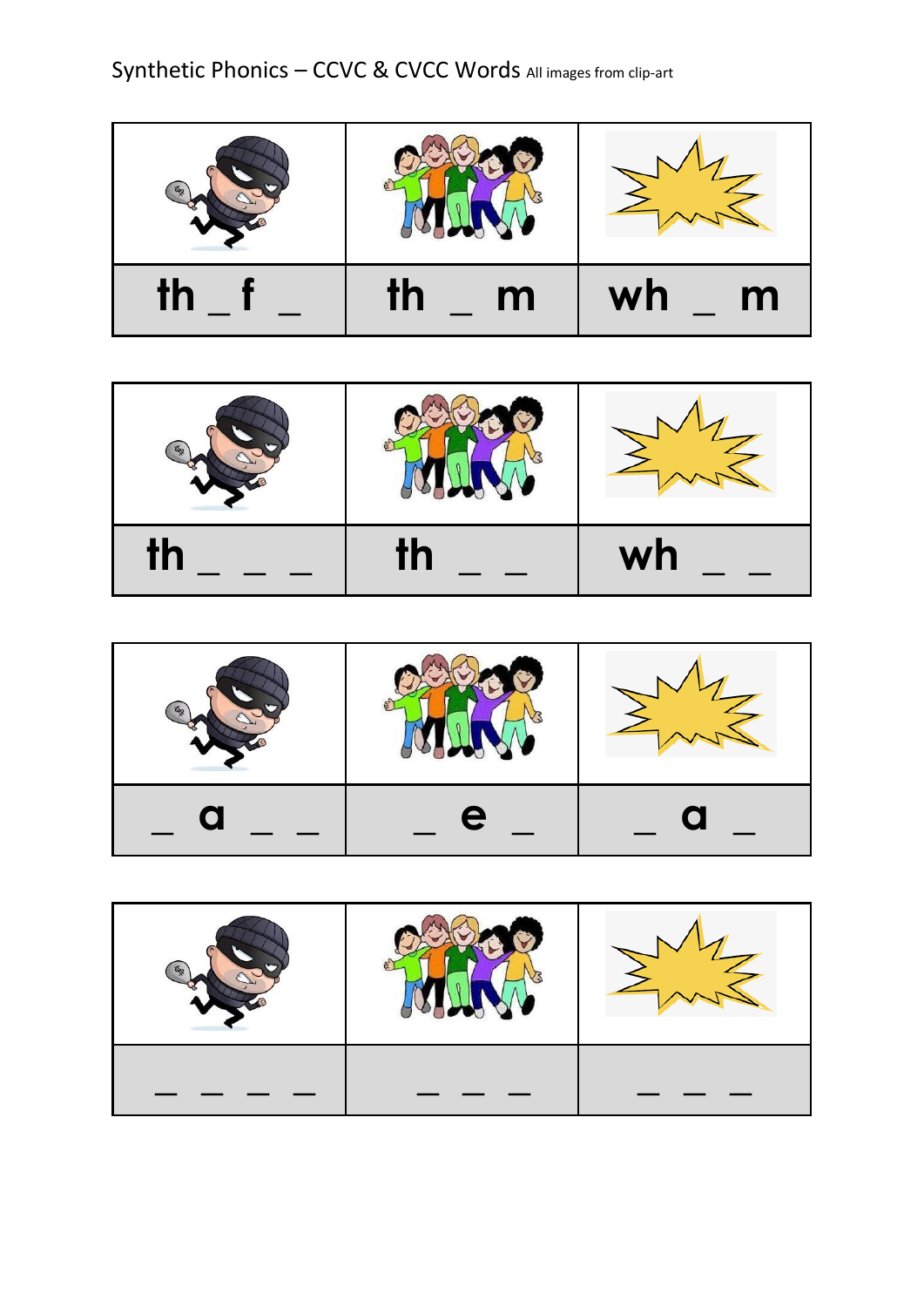

| sh<br><u>T</u> | ng | <b>CK</b><br>au |
|----------------|----|-----------------|

| 图    |    |      |
|------|----|------|
| e sh | ng | a ck |

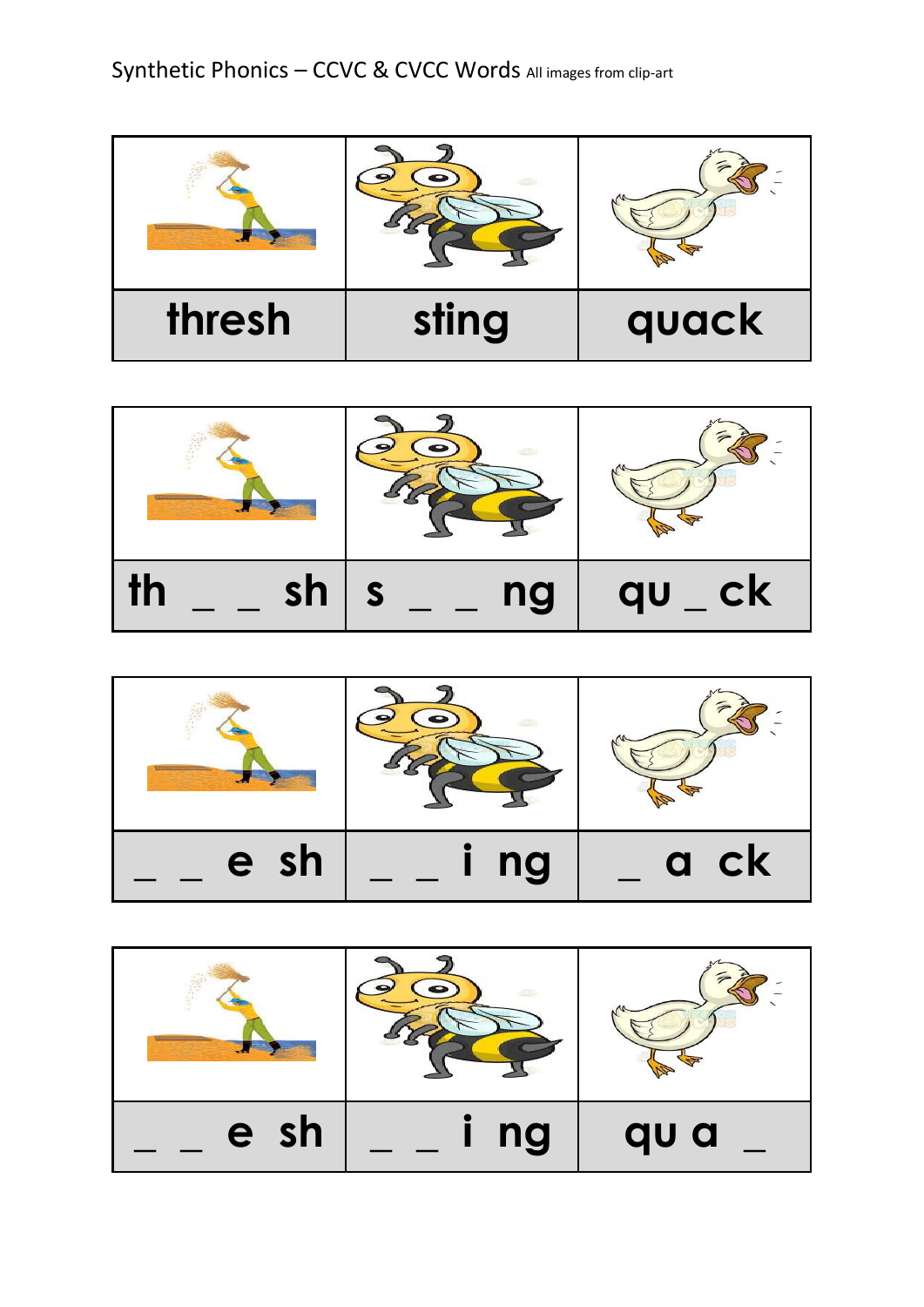

| <u>TŊ</u><br>e | $c_{\mathsf{K}}$ |
|----------------|------------------|



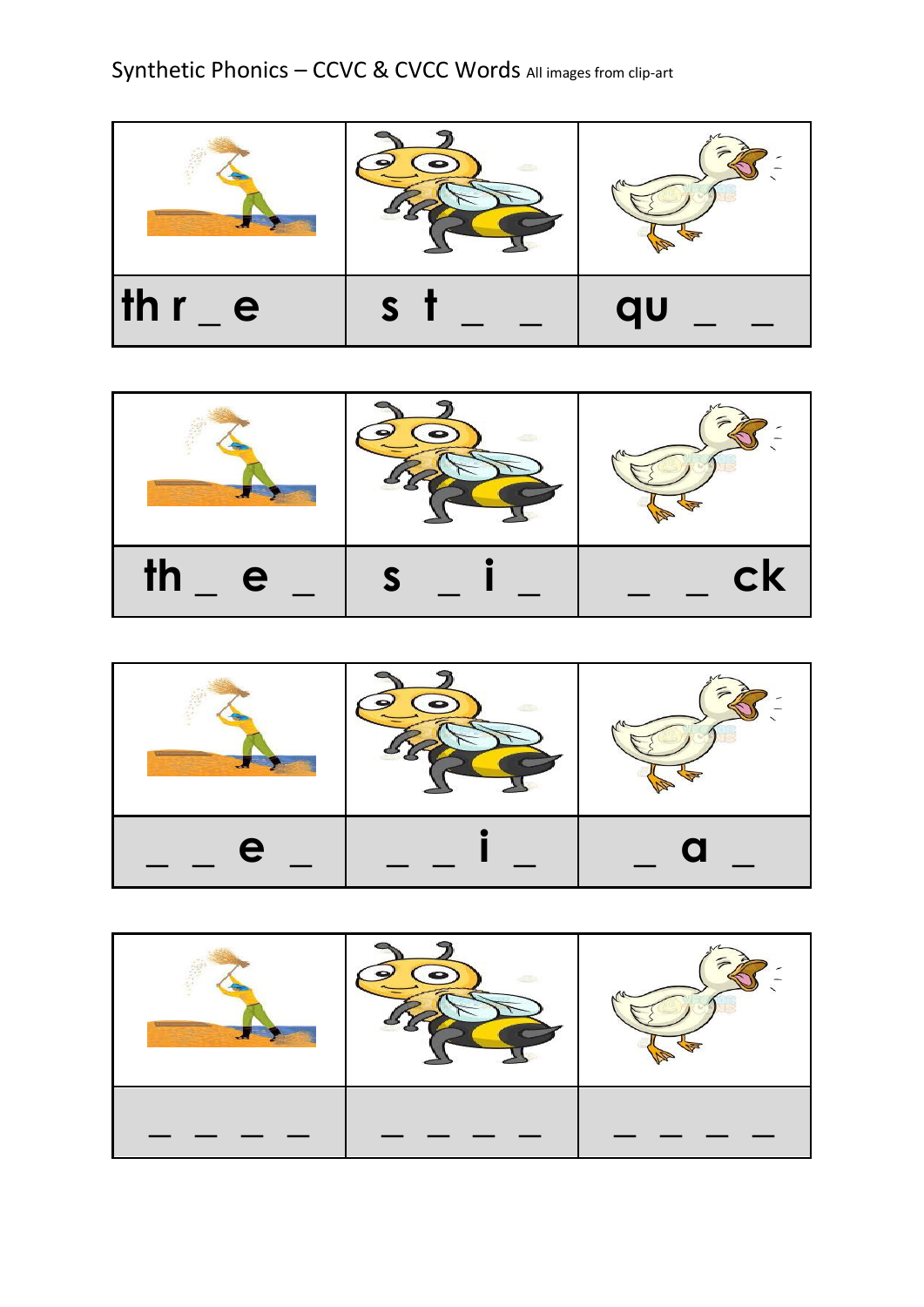| this | whip | quip |
|------|------|------|

| $\mathsf{th}$ | wh<br>Ō | au<br>D |
|---------------|---------|---------|

| C | D | D |
|---|---|---|

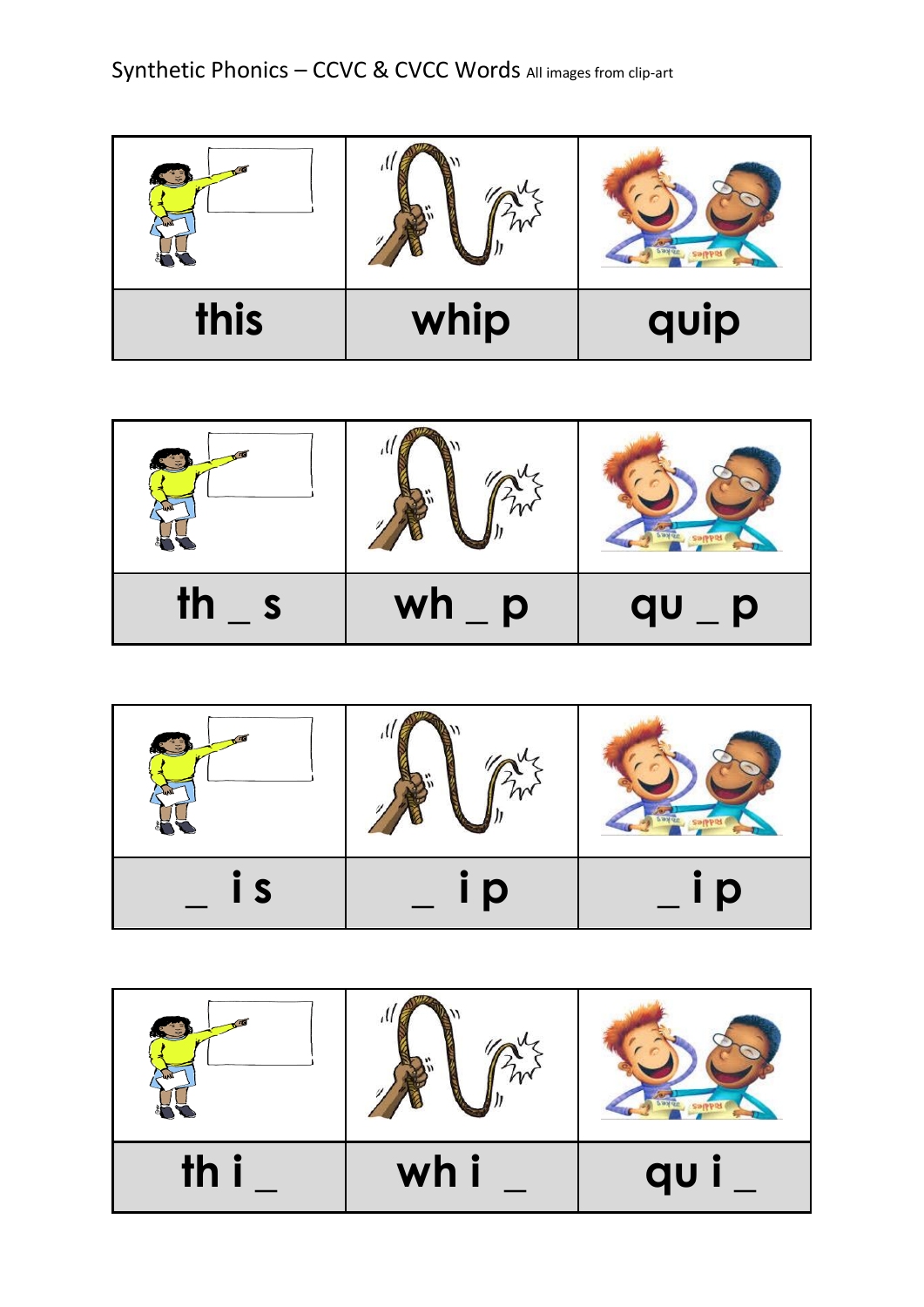|  | $\blacksquare$ |
|--|----------------|

| $\mathsf{th}$ | wh | qu |
|---------------|----|----|

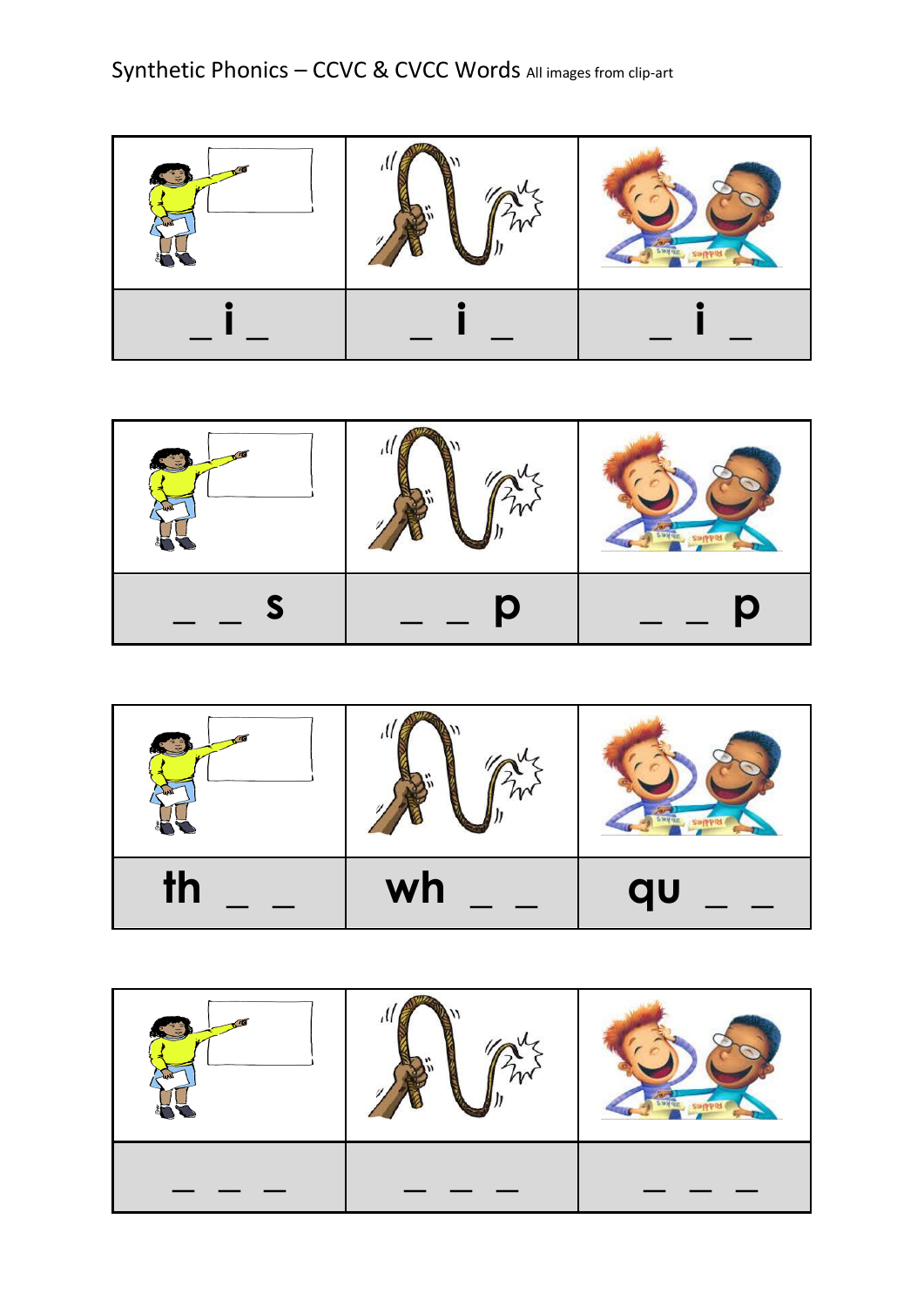

| th e | wh i | <b>SW</b> |
|------|------|-----------|



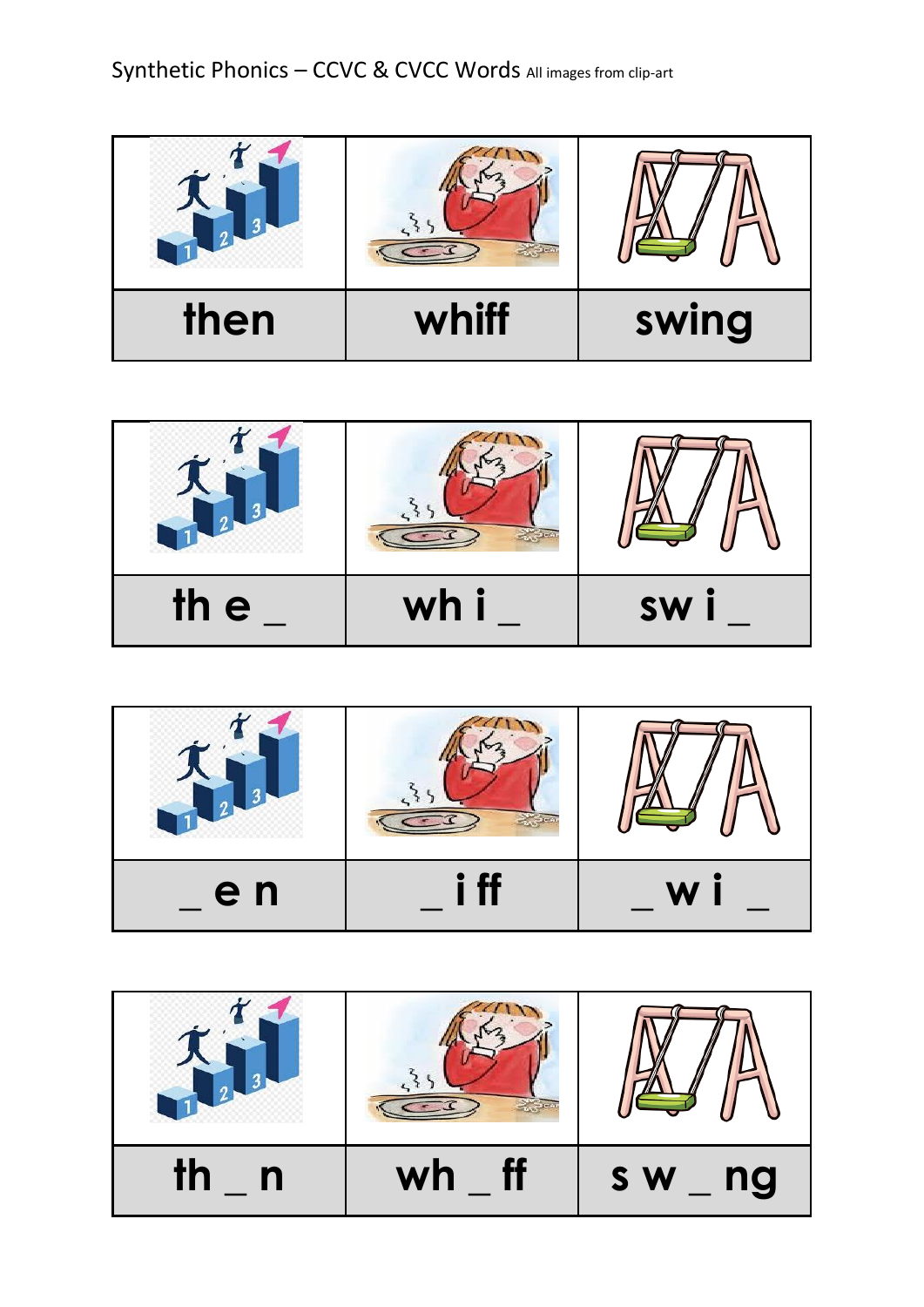





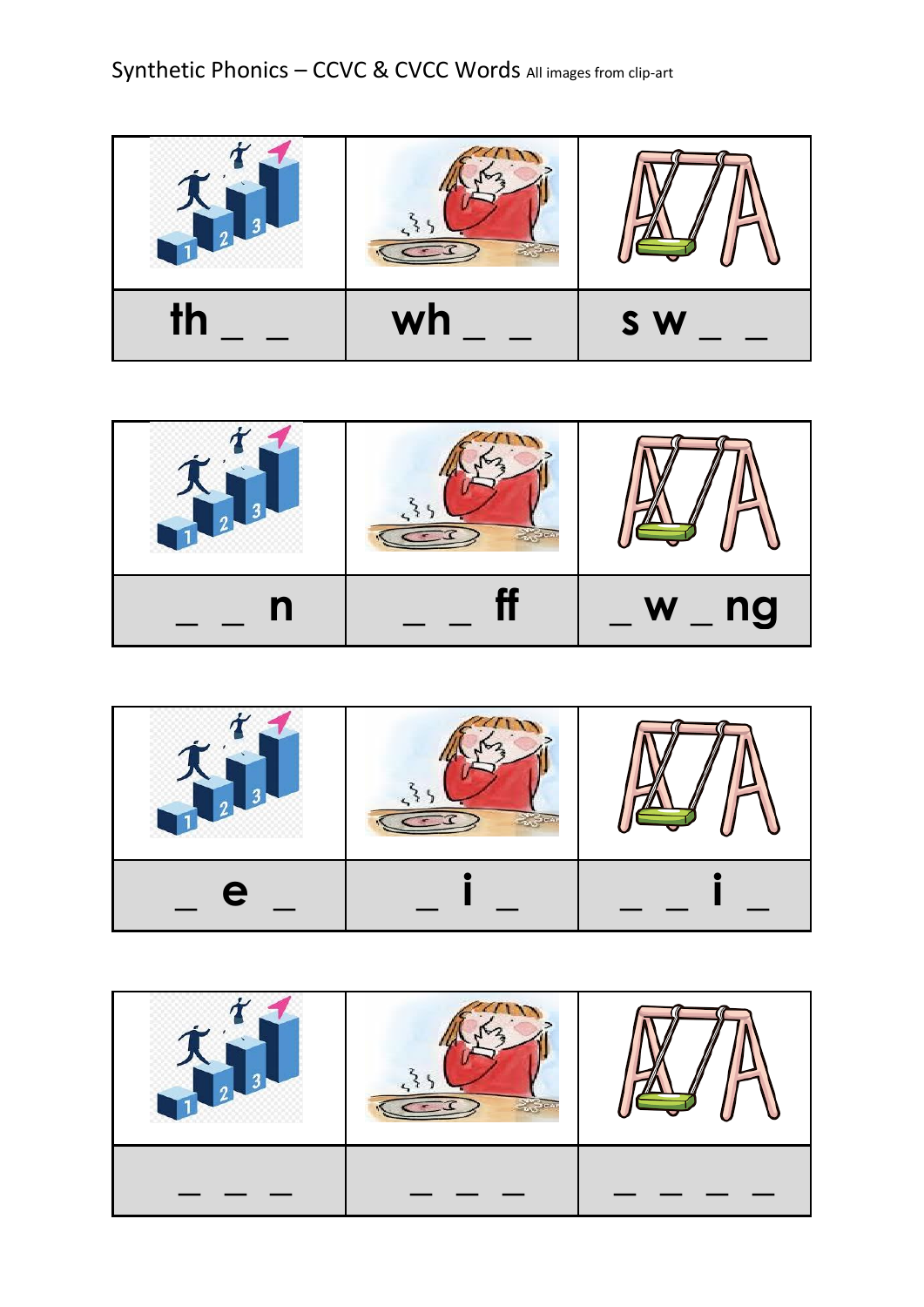| whisk | quick | fling |
|-------|-------|-------|

| whis | au |  |
|------|----|--|

| isk | i ck | ling |
|-----|------|------|

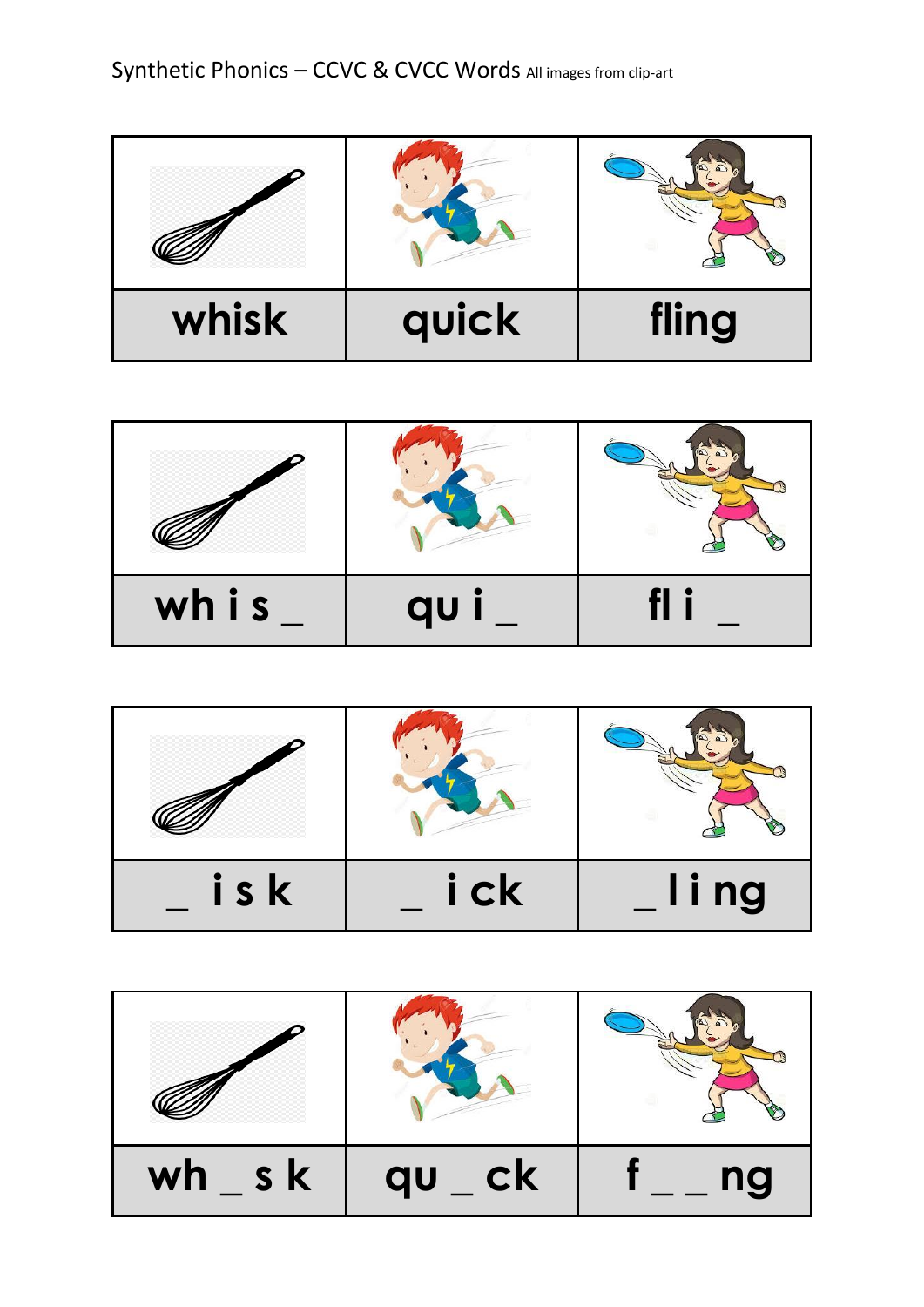| wh | qu |  |
|----|----|--|

| CK | ng |
|----|----|



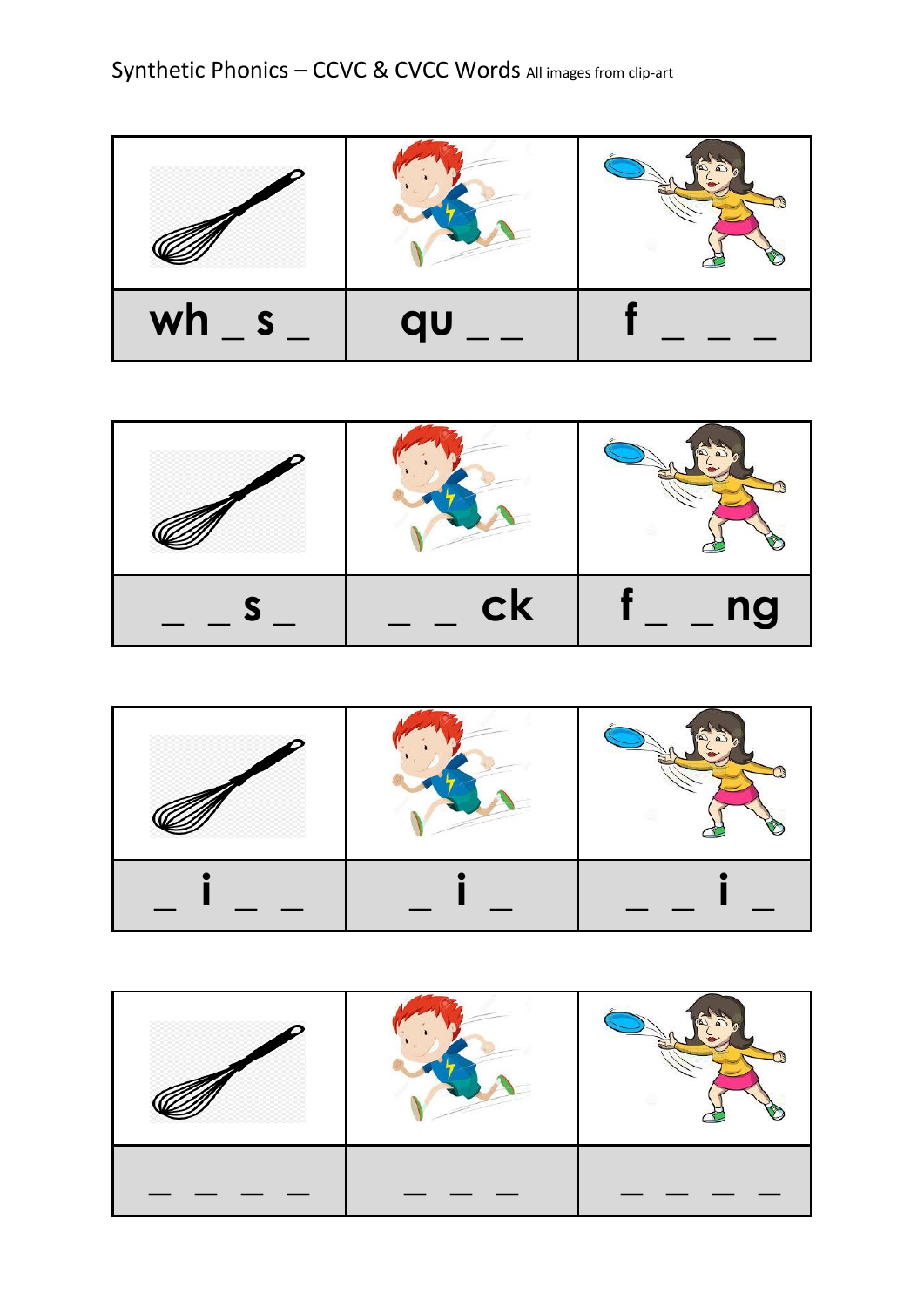

| a ck | tring |  |
|------|-------|--|

| <b>ck</b> | st r | 47 |
|-----------|------|----|
| wh        | ng   | au |